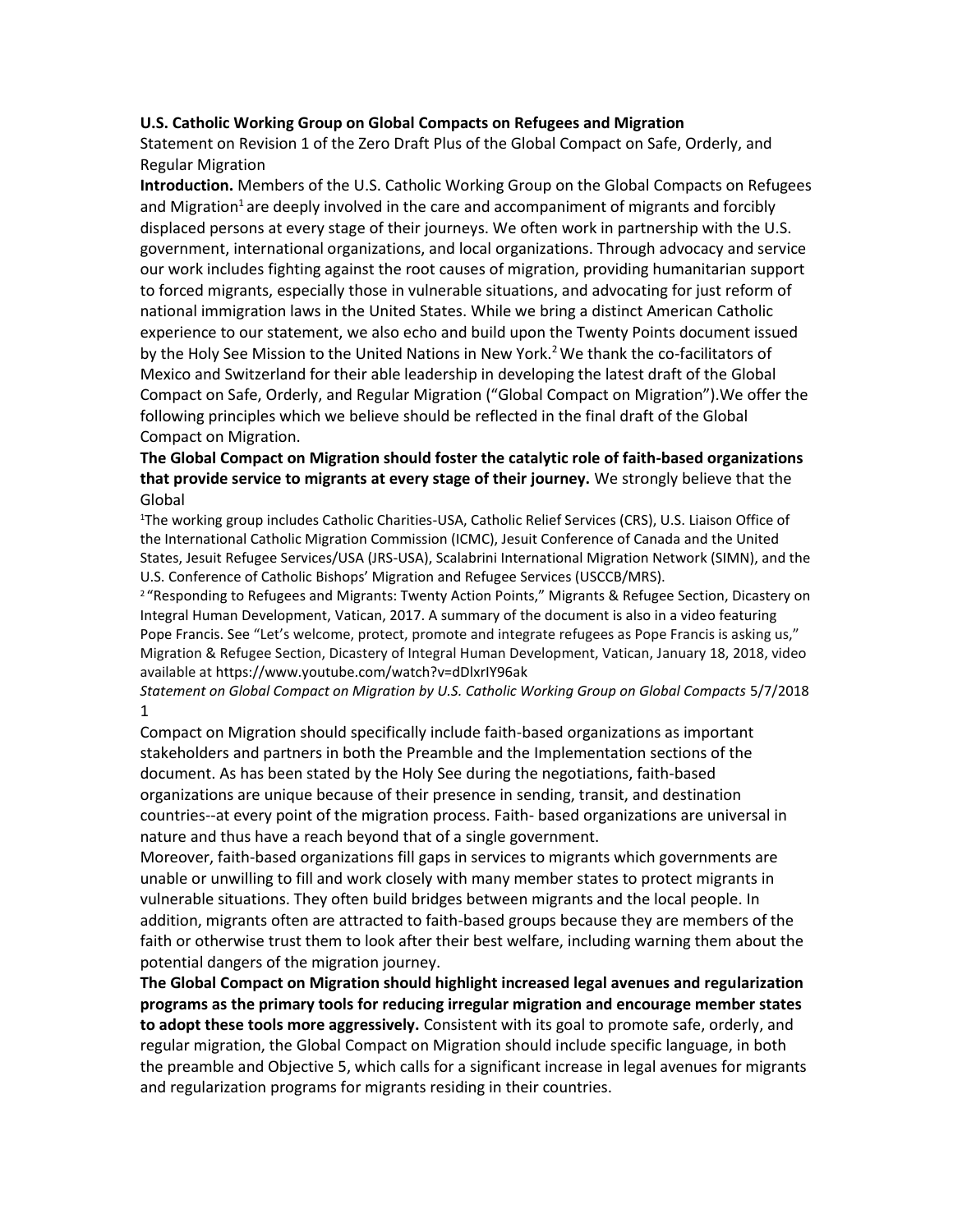In most cases, migrants travel in an irregular status because there are insufficient visas available for them to migrate in a legal manner. Once they have navigated an arduous and dangerous journey, they fill low-skilled jobs in many economies, yet remain susceptible to exploitation and abuse in the workplace. Legal avenues, which should include the option for permanent residency, should be increased to protect their lives, their human rights and the integrity of their family.

Migrants who reside in a country often live in fear of deportation, despite equities they may have built— families, businesses, homes—over time. Family separation, in which parents are deported away from their citizen children, is a real threat. Regularization programs bring immigrants and their families into society, thus increasing their economic contributions, preserving family unity, and aiding national security, as governments would know who they are and more effectively integrate them into society.

In our view, the Global Compact on Migration should increase legal immigration as a method for reducing irregular migration, as opposed to using enforcement and methods of deterrence to accomplish this goal. Not only is it the most humanitarian way to respond to the challenge of irregular migration, it also is the most effective and sustainable.

**Border management should ensure that migrants receive due process protections and should not deploy deterrence schemes to halt large movements of migrants and refugees.** More and more, destination nations, sometimes in conjunction with transit nations, are using deterrence tactics to prevent large mixed movements of persons from reaching their borders, including the use of interdiction and return, detention, family separation, push backs, criminal prosecution of irregular migration, the closing of borders, and conditional aid agreements, among other tactics. These formal and informal arrangements among nations can prevent migrants in vulnerable situations and even refugees from receiving protection and in some cases entail returning vulnerable individuals to harm.

Objective 11 of the Global Compact on Migration should prohibit the use of these tactics and encourage responsibility-sharing among member states that ensures that migrants and refugees are screened by a

*Statement on Global Compact on Migration by U.S. Catholic Working Group on Global Compacts* 5/7/2018 2

competent and independent authority, and, if necessary, offered protection, by either a transit nation or other nations in a region. In addition, language should be restored in the draft that encourages member states to promote screening of asylum-seekers, including informing migrants of their rights to apply for asylum protection.

**Migrants, regardless of their legal status, should be guaranteed certain services, consistent with their human rights and international law.** Human persons, regardless of legal status, possess God-given human rights that should not be violated**, including the right to life,** and thus should be provided services necessary to protect those rights, including health-care, social services, access to justice, education, and pastoral services. Such services should be specified in the Global Compact on Migration, so that member states have a common understanding of this requirement. In providing these services to undocumented persons or to persons in a temporary legal status, firewalls should exist to prevent personal information from being used for enforcement purposes.

**Migrants in vulnerable situations should receive protection.** Perhaps the most difficult issue to address between the Global Compact on Migration and the Global Compact on Refugees is the issue of migrants in vulnerable situations. This group may include persons fleeing natural disaster or the effect of climate change; migrants in countries in crisis; migrants who may not achieve refugee protection or asylum but nevertheless have legitimate protection claims and